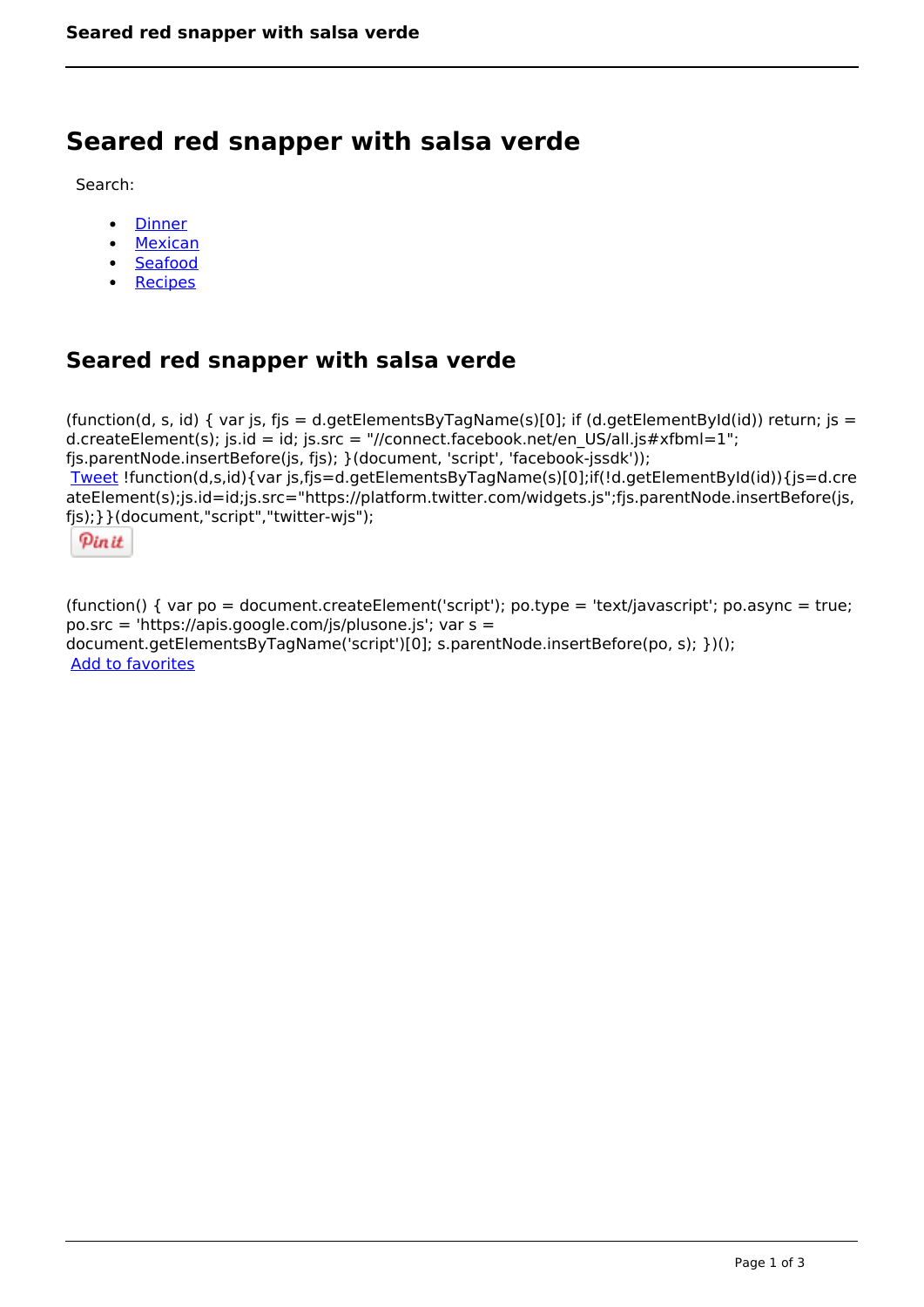# **Seared red snapper with salsa verde**



Rate this recipe

0 people are cooking this [Count me in](https://www.naturalhealthmag.com.au/flag/flag/favorites/1317?destination=printpdf%2F1317&token=e12135001b5302fa53b46d314304a835)

This red snapper dish takes the classic chimichurri salsa of Argentina, and adds a twist with some Mexican flavours that give body and delicate flavours to the sauce.

Hibiscus flowers are used in Mexico to make a sweet iced tea called agua de Jamaica, but here their colour and tart flavour add great zest to the plate.

#### **Ingredients** (serves 2)

Preparation time: 30 minutes Cooking time: 20 minutes

#### Salsa verde

- 3 tomatillos
- 2 garlic cloves, peeled
- 3 tbsp chopped parsley
- 3 tbsp chopped coriander
- 1 tsp Mexican oregano
- 3 Mexican bay leaves (or 1 dry bay leaf)
- 2 tbsp chopped serrano chilli